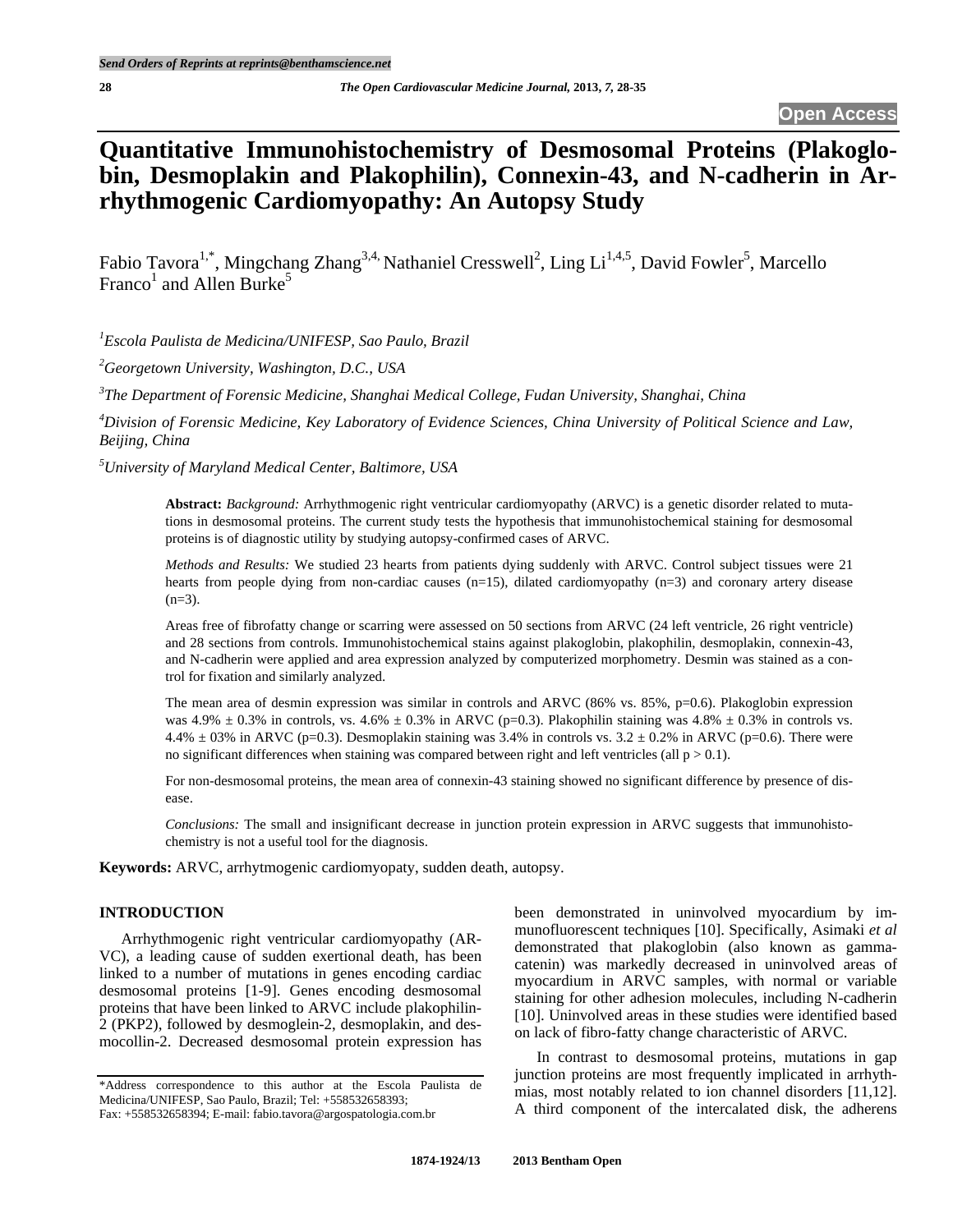junction, also contains proteins such as N-cadherin, that are

non-desmosomal adhesion molecules also implicated in arrhythmogenesis. Specifically, Li *et al.* have demonstrated a link between N-cadherin and arrhythmias with a possible association with ARVC [13].

 The purpose of the current study was to confirm the finding of abnormal desmosomal protein expression in the intercalated disc, in ARVC, by immunohistochemically staining for desmosomal proteins (two isotopes of plako-globin, plakophilin, and desmoplakin), the adherens junction protein Ncadherin and the gap junction protein connexin-43. . We used cases with available paraffin-embedded tissue from well-characterized examples of ARVC documented at autopsy published previously without immunohistochemical study [14]. We chose to use immunohistochemical techniques that are more amenable to diagnostic purposes, applying quantitative morphometric techniques to assess staining differences. The utility of immunofluorescence in diagnosing ARVC on heart biopsy has been published [10] but not yet confirmed. Immunohistochemistry has been used extensively in diagnostic pathology for quantitation of protein expression for diagnostic and prognostic purposes, and has several advantages over immunofluorescence, including ease of use, standardization, stability of the signal, and amenability to quantification of signal.

# **MATERIALS AND METHODS**

#### **Case Selection**

 Cases were chosen retrospectively, from a database of hearts seen in consultation; these have been previously published with routine histologic findings [14]. Cases diagnosed as ARVC were identified based on a diagnosis database within a 5-year period, and the blocks and slides retrieved. The diagnosis of ARVC was confirmed by the identification of fibrofatty change with degenerative myocyte changes, thinning of the right ventricle, and subepicardial fibrosis in the left ventricle, and sudden death without other cause (Fig. **1**). Detailed histologic analysis with mutational analysis for PKP2 were performed and previously reported [14,15]. During the same time period, control hearts were chosen that approximately matched the ARVC cases by patient age, and time of consultation, with a bias to those coded as normal hearts. There were 23 cases of ARVC (aged 33 years,  $\pm 15$ ) years, 16 males, 7 females), and 21 controls (mean age  $34 \pm$ 12, 17 males, 4 females). Controls were 15 normal hearts (non-cardiac causes of death), 3 dilated cardiomyopathy, and 3 coronary deaths. ARVC hearts were 17 with biventricular involvement with fibrofatty change, 4 with right ventricular involvement, and 2 with left ventricular involvement only, assessed both gross and microscopically. Eight ARVC cases showed foci of inflammation, and 15 lacked inflammation. Hearts had been all examined in a similar fashion, cut unfixed, with short axis full thickness sections of left and right ventricles in each case. There were 28 sections of controls (14 right ventricle, 14 left ventricle), and 50 sections of ARVC (26 right ventricle, and 24 left ventricle). Eight of the left ventricular sections contained areas of ventricular septum. Cases were collected, fixed, and sampled all in the same manner, and fixed at least overnight before processing. Hearts were cut along short axis at 1 cm intervals from apex to base, and full thickness endocardial – epicardial sections of both ventricles sampled. Adequacy of fixation was tested based on light microscopy and uniform full-thickness diffuse desmin staining by immunohistochemistry.



**Fig. (1).** ARVC, fibrofatty change. **A:** Section of left ventricle showing areas of fatty change with fibrosis surrounding individual myocytes. **B**: A section of left ventricle from a different patient, with areas of fat, randomly distribution in areas of scar and myocytes. **C:** A section of right ventricle single myocytes interspersed with areas of scarring and fatty change. **D**: Fibrofatty change in the right ventricle. Note fibrosis and fat, with collagen surrounding individual myocytes near the endocardial surface.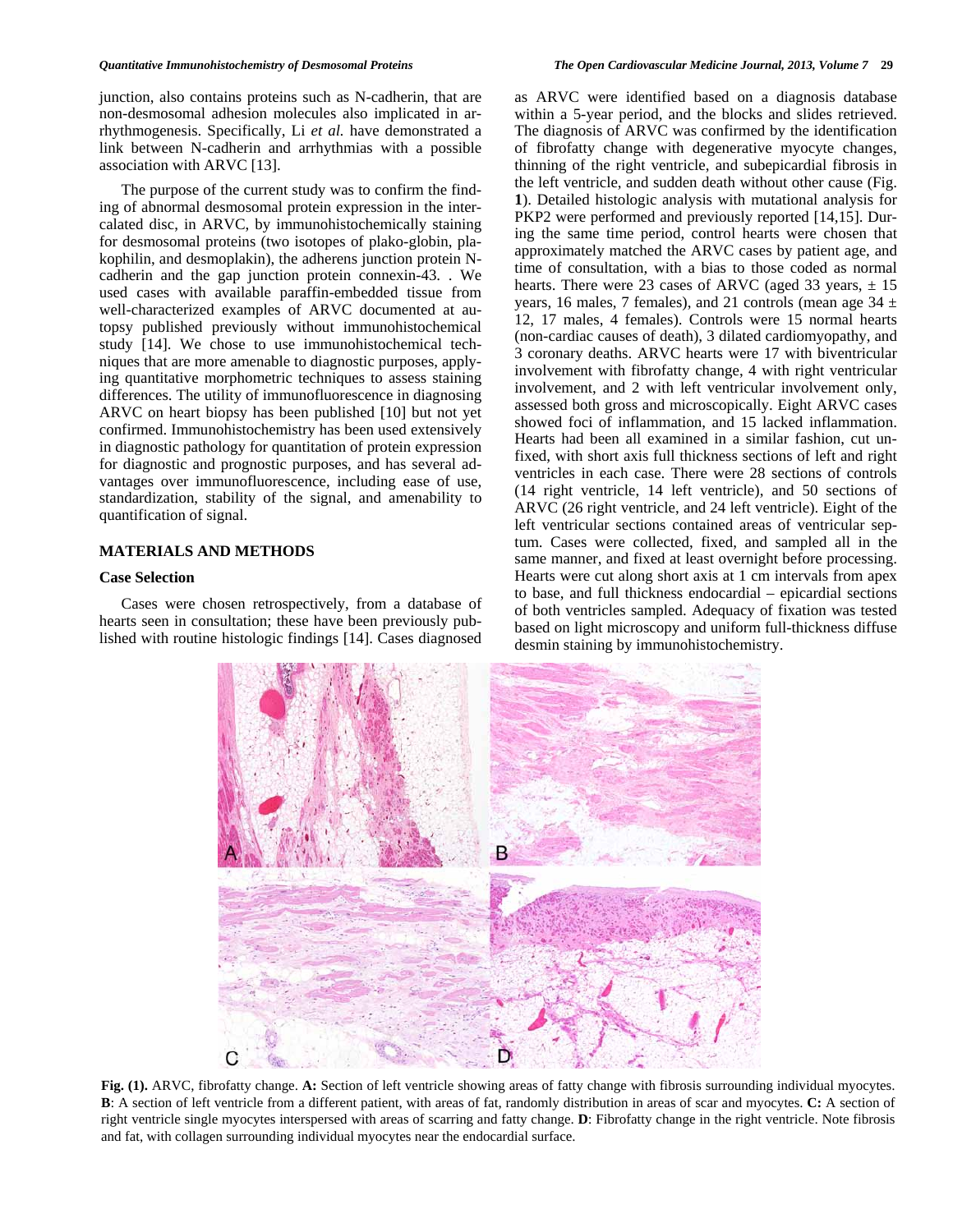### **Immunohistochemistry**

 Antibodies for desmosomal proteins were commercially obtained. These included *desmoplakin 1/2* (LifeSpan Biosciences, monoclonal, 1:500, Seattle, WA), *plakoglobin* (gamma catenin) (Abcam, clone 15F11, 1:100, Cambridge MA), *plakoglobin* (JUP) (rabbit polyclonal, LifeSpan Biosciences, 1:150); and *plakophilin-2* (Meridian LifeScience, Inc., monoclonal, 1:250, Saco, ME). Dilutions were determined by standard titration methods for optimal staining (strongest signal at intercalated disk with least background staining). Sources of non-desmosomal antibodies were Abcam, clone GJA1, dilution 1:2000 for connexin-43, and Abcam, clone CH19, 1:500 for n-cadherin.

 Immunohistochemical studies were performed using standard techniques. Briefly, sections were deparaffinized in xylene, hydrated in graded ethanol, rinsed in distilled water, and placed in EDTA solution with steam for antigen retrieval. After serum blockade, the antibody was applied and slides were incubated in a closed water bath overnight. Slides were rinsed in PBS and secondary antibody (horse anti-mouse or goat anti-rabbit) was applied for 25 minutes. Avidin biotin complex was applied to slides for 25 minutes; the slides were rinsed and placed in hematoxylin for 2 minutes, rinsed in tap water, and then placed in ammonium hydroxide for 10 seconds and rinsed again.

# **Morphometry**

 Computed morphometry was performed using a Nuance FX® camera system. The Nuance 2.8.0 software was used to acquire image cubes. An area of specimen at 20x magnification was chosen with longitudinally oriented myofibers based on hematoxylin eosin staining prior to immunohistochemical staining by the pathologist to ensure lack of fibrosis. The morphometric measurements were obtained in a blinded fashion. A spectral library was created from the same positive control that was used in the acquire cube protocol, as to ensure consistency. Initially, the brown chromogen was assigned a yellow spectrum (area of positivity), and the blue counterstain the region of interest (denominator, representing myocyte area, Fig. **2**). The blue hematoxylin brown diaminobenzidine spectra were calculated, and the latter then assigned to red. The percentage of the region of interest was calculation with the area assigned to the red spectrum. All results were reported as percentages.

# **Statistical Methods**

 Means were compared across groups by ANOVA testing (JMP software, Cary North Carolina, USA). A p value of <.05 is considered significant.



**Fig. (2). A**. Immunohistochemical stain for gamma-catenin in a patient with ARVC. A digitized section with intercalated discs staining with brown diaminobenzidine counterstain. **B**. Staining after digital subtraction colorizing brown target as yellow, for computerized assessment of percentage of staining. In this case yellow percentage of myocyte (cyan) area was rendered as 3.97%.

# **RESULTS**

The mean patient age was  $33 \pm 15$  for the subjects and 34 ± 13 for the controls (p=0.4, Table **1**). None of the patients and controls had a positive toxicology or any other signs of medico-legal significance. The mean heart weight was  $400 \pm$ 107 for the subjects and  $419 \pm 153$  for the controls (p=0.5). Death was exertional in 15 of the 23 ARVC cases. (Table **2**) Seventeen (17) ARVC cases had biventricular involvement,

**Table 1. Distribution of Demographic Findings, ARVC Cases and Controls** 

|                             | <b>ARVC</b>   | <b>Controls</b> |     |
|-----------------------------|---------------|-----------------|-----|
| N                           | 23            | 21              |     |
| M: F                        | 16:7          | 17:4            | 0.4 |
| Age, years mean $\pm$ SD    | $33 \pm 15$   | $34 \pm 13$     | 0.8 |
| Heart weight, mean $\pm$ SD | $400 \pm 107$ | $419 \pm 153$   | 0.5 |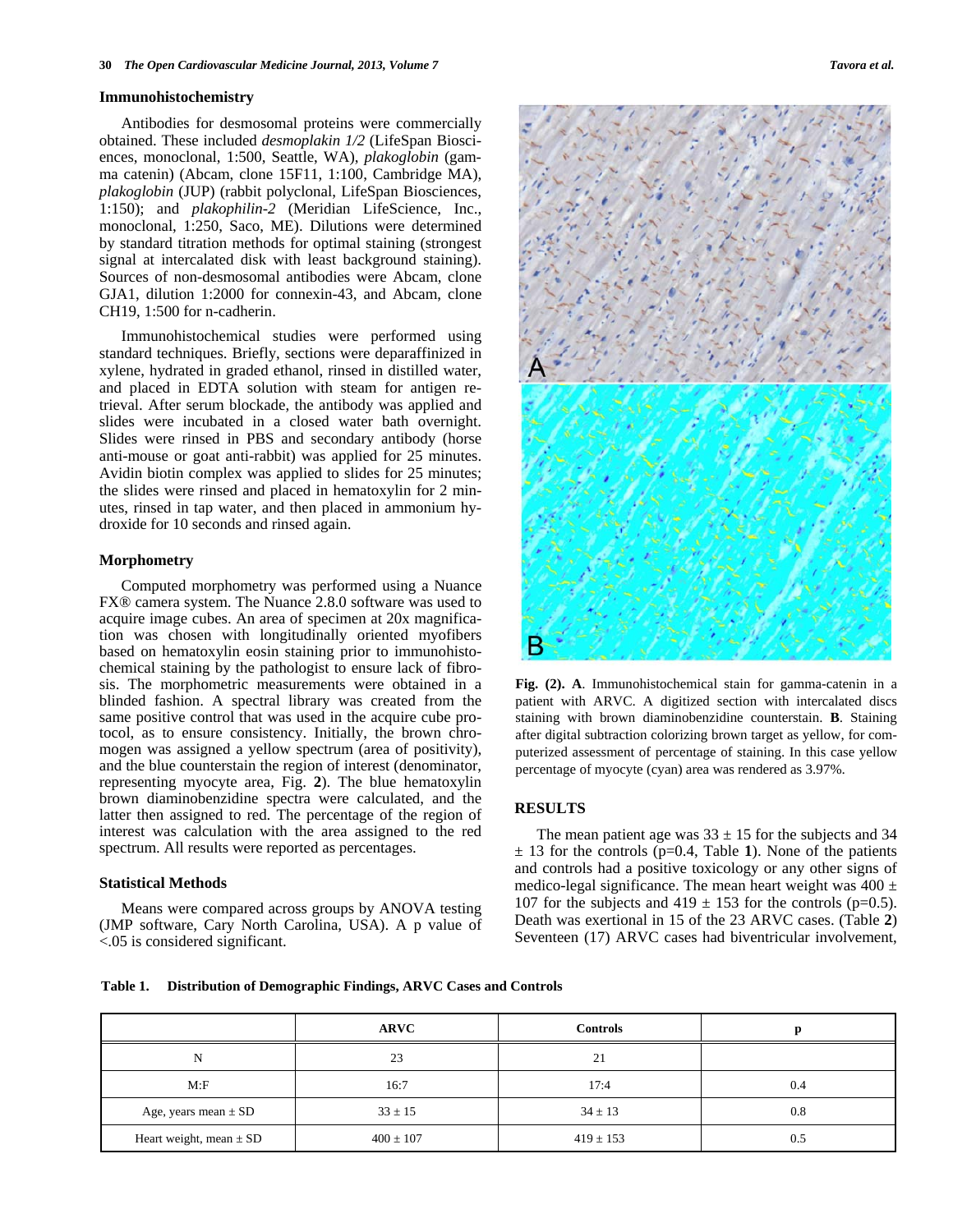4 were right ventricular predominant and 2 were left ventricular predominant. Details about the control cases are presented in Table **3**.

 Immunohistochemical studies for all the desmosomal related proteins showed localization of the stain strongly in the area of intercalated disks, with faint to absent cytoplasmic staining with desmosomal protein antibodies (Fig. **2**). Desmin showed intense cytoplasmic staining in all cases. There was no difference among all the proteins between cases of ARVC (Fig. **3**) and controls (Fig. **4**) by percentage of positive staining analyzed in each image cube. The results



**Fig. (3).** Immunohistochemical staining, ARVC patients, digitized unmixed composite images, prior to color reassignment. **A**. Plakoglobin (antibody JUP). There is normal intensity of staining, similar to controls. B Plakoglobin (antibody JUP, higher magnification), showing normal staining intensity. **B**. Plakoglobin (antibody gamma catenin), showing normal intensity of staining. **D**. Plakophilin, showing normal intensity of staining. **E**. Desmoplakin, showing normal intensity of staining. F. N-cadherin, showing normal intensity of staining.

|                        | N              | M: F | $Age \pm SD$ |
|------------------------|----------------|------|--------------|
| Exertional             | 15             | 12:3 | $33 \pm 16$  |
| Non exertional         | 8              | 4:4  | $32 \pm 14$  |
| Right ventricular*     | $\overline{4}$ | 3:1  | $21 \pm 9$   |
| Biventricular          | 17             | 12:5 | $33 + 15$    |
| Left ventricular*      | 2              | 1:1  | $52 \pm 1$   |
| Myocarditis present    | 8              | 7:1  | $29 \pm 16$  |
| No myocarditis present | 15             | 9:6  | $35 \pm 15$  |

\* predominance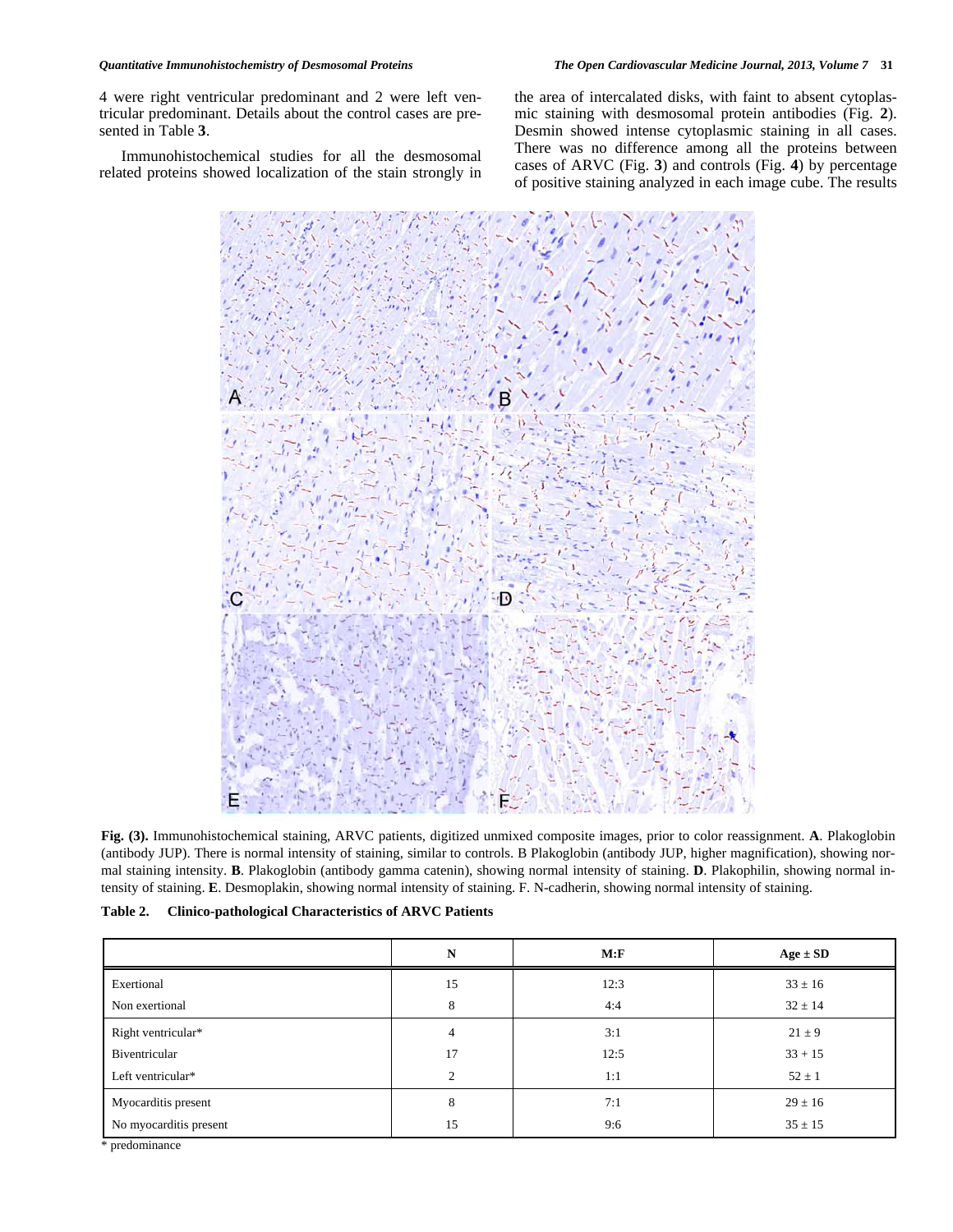**Table 3. Clinico-pathological Characteristics of 21 Controls** 

|                         | N  | M: F | $Age \pm SD$ |
|-------------------------|----|------|--------------|
| Cardiomyopathy, dilated | 6  | 3:3  | $42 \pm 11$  |
| Non-cardiac deaths      | 15 | 14:1 | $31 \pm 15$  |
| Trauma $(12)$           |    |      |              |
| Natural, non trauma (3) |    |      |              |



**Fig. (4).** Immunohistochemical staining, control patients, digitized unmixed composite images, prior to color reassignment. **A**. Plakoglobin (antibody JUP) showing normal intensity of staining. B Plakoglobin (antibody JUP, higher magnification) showing normal intensity of staining. **B**. Plakoglobin (antibody gamma catenin) showing normal intensity of staining. **D**. Plakophilin. showing normal intensity of staining **E**. Desmoplakin showing normal intensity of staining. F. N-cadherin showing normal intensity of staining.

are given in Table **4**. Within each specific group, ventricular site (ARVC, controls), there was also no difference. The dilated cardiomyopathy controls showed similar staining for N cadherin when compared to normal controls (p=0.8), connexin-43 (3.8  $\pm$  0.6 vs. 4.0  $\pm$  0.5 for controls, p=0.5), desmoplakin (2.8  $\pm$  0.5 cs. 3.5  $\pm$  0.3 for controls, p=0.2); gammacatenin ( $p=0.8$ ), and JUP ( $p=0.8$ ).

 When the control groups were considered separately, as normal hearts vs. cardiac deaths, there were no significant differences in protein expression (Table **5**) although there 2was a decrease in expression (not significant) in desmoplakin, connexin, and N-cadherin.

# **DISCUSSION**

 The current study assessed immunohistochemical reactivity of several proteins that reside in the intercalated disc of the human myocardium. There are 3 cell-cell connections of importance: the gap junction, or nexus; the adherens junction; and the desmosome. The gap junction is involved in ion transfer, and is composed of connexons made up of connexins, the most important in the myocardium being connexin-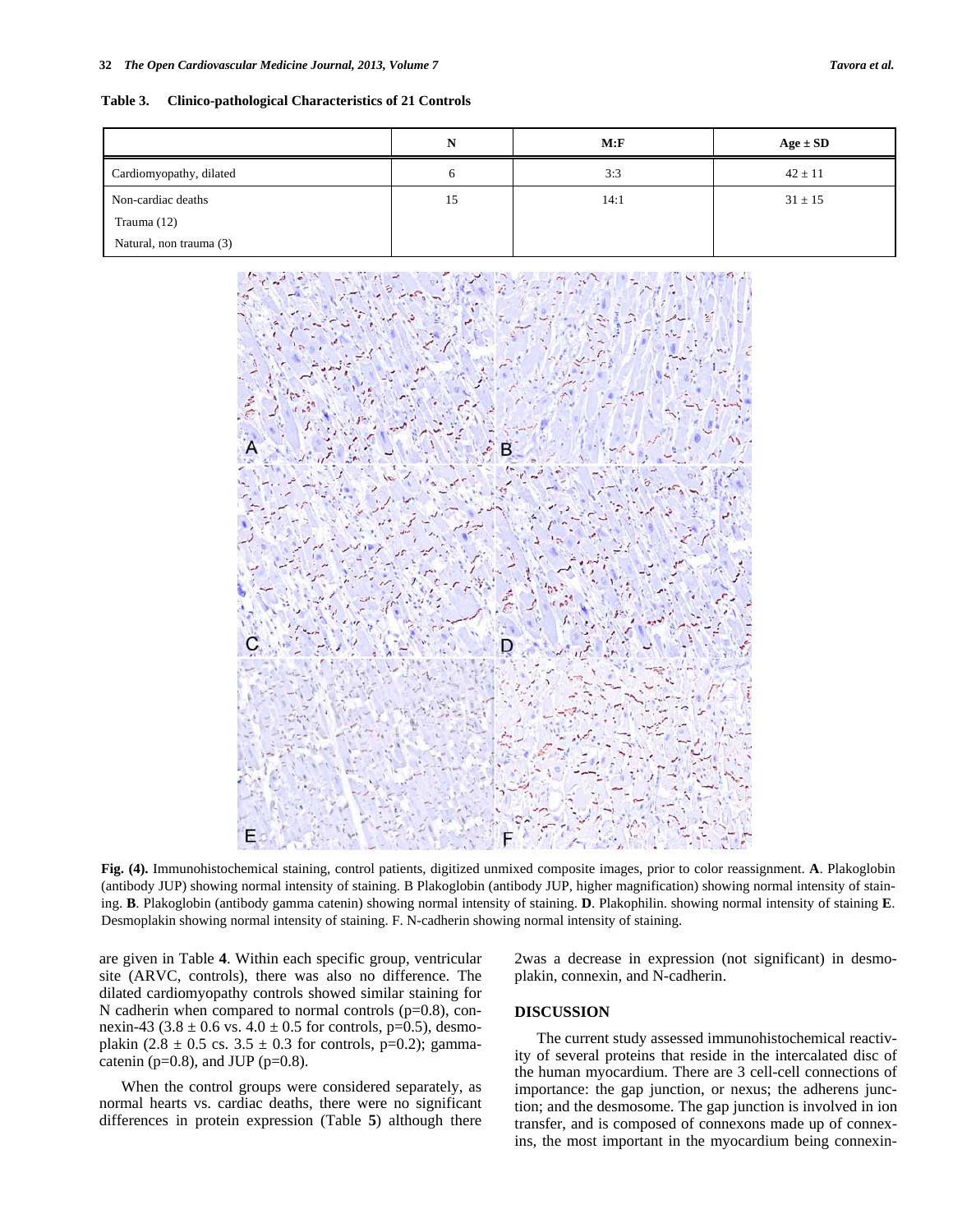| Antibody                    | <b>Controls</b>     |                    | Arrhythmogenic cardiomyopathy |                     |                    | P value (all, RV, |               |
|-----------------------------|---------------------|--------------------|-------------------------------|---------------------|--------------------|-------------------|---------------|
|                             | <b>All sections</b> | <b>RV</b> sections | LV sections                   | <b>All sections</b> | <b>RV</b> sections | LV sections       | LV)           |
| Plakoglobin (JUP)           | $4.8 \pm 0.3$       | $5.1 \pm 0.5$      | $4.4 \pm 0.4$                 | $4.8 \pm 0.3$       | $4.6 + 0.3$        | $4.8 \pm 0.3$     | 0.8, 0.5, 0.6 |
| Plakoglobin (gamma-catenin) | $4.9 \pm 0.2$       | $4.9 \pm 0.5$      | $4.8 \pm 0.4$                 | $4.5 \pm 0.2$       | $4.6 + 0.3$        | $4.2 + 0.3$       | 0.1, 0.4, 0.1 |
| Plakoglobin (mean)          | $4.9 + 0.3$         | $4.9 + 0.2$        | $4.6 + 0.3$                   | $4.6 \pm 0.3$       | $4.5 + 0.2$        | $4.5 + 0.2$       | 0.6, 0.3, 0.8 |
| Plakophilin                 | $4.8 \pm 0.3$       | $4.9 + 0.4$        | $4.6 \pm 0.4$                 | $4.4 \pm 0.3$       | $4.3 \pm 0.3$      | $4.4 + 0.3$       | 0.3, 0.3, 0.6 |
| Desmoplakin                 | $3.4 \pm 0.3$       | $2.4 \pm 0.4$      | $3.7 \pm 0.3$                 | $3.2 \pm 0.2$       | $3.2 + 0.3$        | $3.2 + 0.3$       | 0.6, 0.1, 0.2 |
| N-cadherin                  | $4.2 + 0.3$         | $3.8 \pm 0.4$      | $4.2 + 0.3$                   | $3.7 + 0.2$         | $3.4 + 0.2$        | $3.7 + 0.2$       | 0.2, 0.4, 0.2 |
| Connexin-43                 | $3.7 \pm 0.3$       | $3.3 \pm 0.4$      | $4.0 \pm 0.4$                 | $3.5 \pm 0.2$       | $3.3 \pm 0.3$      | $3.7 \pm 3.1$     | 0.6, 0.9, 0.6 |

**Table 4. Percentage Staining of Junctional Proteins, Controls vs. Arrhythmogenic Cardiomyopathy, Means ± SE** 

**Table 5. Comparison of Control Groups** 

| Antibody                    |                                              | <b>Controls (All Sections)</b>                | <b>Arrhythmogenic Car-</b><br>diomyopathy | P value (Normal vs.<br><b>Cardiomyopathy not</b><br>ARVC; nl vs. ARVC) |
|-----------------------------|----------------------------------------------|-----------------------------------------------|-------------------------------------------|------------------------------------------------------------------------|
|                             | <b>Cardio-myopathy (Not</b><br><b>ARVC</b> ) | <b>Normal Hearts (Non-</b><br>cardiac Deaths) | <b>All Sections</b>                       |                                                                        |
| Plakoglobin (JUP)           | $4.8 \pm 0.3$                                | $4.7 \pm 0.5$                                 | $4.8 \pm 0.3$                             | 0.9, 0.7                                                               |
| Plakoglobin (gamma-catenin) | $4.8 \pm 0.4$                                | $5.0 \pm 0.3$                                 | $4.5 \pm 0.2$                             | 0.7, 0.3                                                               |
| Plakoglobin (mean)          | $4.8 \pm 0.3$                                | $4.6 + 0.2$                                   | $4.6 \pm 0.3$                             | 0.9, 0.9                                                               |
| Plakophilin                 | $5.0 \pm 0.4$                                | $4.6 \pm 0.3$                                 | $4.4 \pm 0.3$                             | 0.6, 0.6                                                               |
| Desmoplakin                 | $3.0 \pm 0.4$                                | $3.8 \pm 0.4$                                 | $3.2 \pm 0.2$                             | 0.2, 0.1                                                               |
| N-cadherin                  | $3.8 \pm 0.4$                                | $4.4 \pm 0.4$                                 | $3.7 \pm 0.2$                             | 0.4, 0.1                                                               |
| Connexin-43                 | $3.2 \pm 0.4$                                | $4.3 \pm 0.4$                                 | $3.5 \pm 0.2$                             | 0.1, .07                                                               |

43. The adherens junction is important for structural integrity, as is the desmosome. In the myocardium, the most important transmembrane protein of the adherens junction is Ncadherin, which is attached to beta and gamma catenin, the latter also called plakoglobin. These catenins bind the actin cytoskeleton *via* alpha catenin. Plakoglobin is of special interest because it is also found in the desmosome. The desmosomal armadillo proteins, plakoglobin and plakophilin, bind desmin, in contrast to those of the adherens junctions. The transmembrane proteins of the desmosome are the desmosomal cadherins desmogleins and desmocollin. They bind to each other extracellularly between adjacent cardiomyocytes, and bind intracellularly to plakoglobin and plakophilin, which, *via* desmoplakin, anchor desmin filaments to the cell surface.

 Of the proteins in the intercalated disc, the current study assessed one gap junction protein (connexin), plakoglobin or gamma-catenin (present in the adherens junction as well as desmosome), desmoplakin (another armadillo protein of the desmosome) and plakophilin (desmosomal protein). The purpose for studying these proteins is that they have been implicated in the pathogenesis of ARVC, and have been the focus of previous immunohistochemical studies [10,16,17].

 The basis for linking ARVC to desmosomal proteins is partly due to the identification of mutations in desmosomal proteins in families with ARVC. As of 2007 [18], only 1 case of ARVC has been linked to mutations in plakoglobin; in this case, the underlying abnormality was actually Naxos disease, which may or may not be the same disease as ARVC. Other cases of plakoglobin mutations have been reported in cardiomyopathies with presentation similar to Naxos disease [19]. The majority of mutations in ARVC have been related to PKP2, up to 26% in some studies [20] followed by desmoplakin, desmoglein-2, and desmocollin-2[21-26]. In a recent series of families with ARVC, in whom detailed imaging and clinical studies were performed, the most common mutations were present in desmoplakin, followed by plakophilin2, desmogleins and desmocollin [27].

 In an immunohistochemical study of desmosomal proteins, only plakoglobin has shown to be consistently decreased in ARVC, unlike the current study [10]. Interestingly, mutations of plakoglobin have not been implicated in ARVC, other than Naxos disease. In Asimaki *et al*'s study, [10] plakophilin-2 and desmoplakin were variably diminished in staining intensity, without clear association with mutations. N-cadherin expression was normal, with non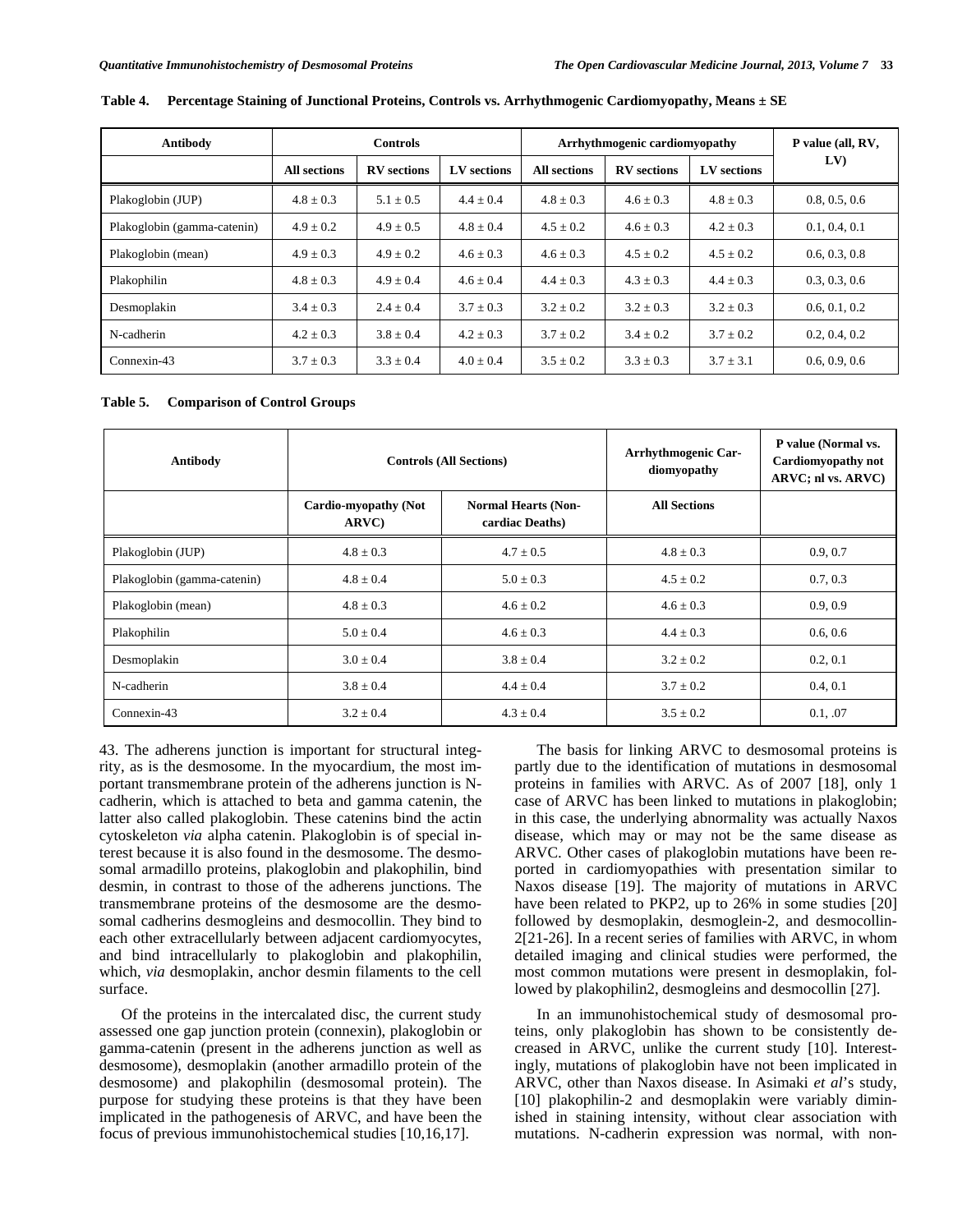specific decreased in connexin-43 in ARVC as well as endstage heart failure. [10] Another recent study assessed the expression of plakoglobin, plakophilin, connexin-43, emerin and TMEM43 in endomyocardial biopsies of family probands [17]. The TMEM43 protein localizes to the sarcolemma and endoplasmic reticulum and mutation in its gene has been described in a small percentage of familial ARVC cases. The study showed decreased expression of plakoglobin alone without quantification, specification if the area assessed corresponded to normal or uninvolved myocardium, and the number of cases was small. The third previous study of immunolocalization of desmosomal proteins [16] showed limited specificity (57%) for a decrease in expression of plakoglobin in diagnosing ARVC.

 Unlike previous study, [10] we did not show any significant decrease in desmosomal or gap junction proteins in ARVC vs. controls. Interestingly, there was a trend suggesting decreased expression in cardiomyopathy (not ARVC) of desmoplakin, connexin, and N-cadherin, all of which were also non-significantly decreased in ARVC. These results further underscore the lack of specificity of decreased desmosome protein expression in ARVC, at least in the current study.

 In our series, all cases had extensive sampling and were confirmed pathologically autopsy. Interestingly, the greatest decrease, although not statistically significant, was in the adherens junction protein N-cadherin, which has not been shown decreased in any prior studies. Our control group did not include any end-stage heart disease patients, although 3 dilated cardiomyopathy patients had only mild decrease in desmosomal and connexin expression.

 The reason for the different results may reside partly in methodology. Although the previous study [10] used primarily direct immunofluorescence, they reported a decrease in plakoglobin also with immunohistochemistry at a dilution of 1:50,000. In the study by Christensen *et al.* [26], the dilution used was 1:100,000 [17]. In the current study, the titration of the antibody was performed by routine clinical methods, and there was no positive staining in any case or control at a dilution of 1:50,000 using this antibody.

 Our study did not show difference of protein expression with any of the antibodies between cases and controls, only a slight decrease in connexin-43 in cases of dilated cardiomyopathy. This may be partially explained by remodeling of the gap junctions following myocyte hypertrophy. The decrease, however, was not only non-significant statistically, but only seen when the image cubes were evaluated by computer morphometry. These changes were imperceptible by routine light microscopy, making it impossible as a diagnostic method. The same can be said to any decreased expression in plakoglobin, especially using non-traditional methods like hyper-diluting an antibody to thousand-fold the recommended or clinically acceptable.

 As mentioned above, plakoglobin is present in the adherens junction as well as in the desmosome proper. A mutation on its gene would yield decreased protein production and/or truncated proteins with abnormal configuration. Nonetheless, the two hitherto studies that showed decreased expression of plakoglobin did not show correlation of mutation status and protein expression of plakoglobin [10,26].

 Our study has the limitation of lack of mutation analyses of the studied proteins. There is an urgent need of mutation analyses in pathologically proven ARVC cases, as many studies assess families of probands that may or may not harbor the disease, or suffer from other forms of arrhythmogenic diseases.

 Immunohistochemistry also has limitations: specificity of the antibodies used, fixation issues, and that it is a semiquantitative method. We addressed the observer bias and subjectivity by using a morphometric blind approach that could decrease these effects. We believe there was no significant fixation difference among cases and controls, as assessed by conventional light microscopy and the expression of desmin in all cases. Lastly, we used two different plakoglobin clones from different companies with standard immunohistochemical techniques in order to reduce the possibility of antibody specificity, arriving at similar results.

 More studies are needed in order to characterize the morphologic spectrum of ARVC and the desmosomal unit may be a target for its genesis. We do not believe, however, that the mere expression of junction proteins can be diagnostic of such a complex disease, and have shown in a large series of autopsy cases that the changes in protein expression by immunohistochemistry should not be used in the clinical setting, due to lack of specificity when compared to normal controls and other cardiac diseases.

# **CONFLICT OF INTERESTS**

Conflict of interest has not been declared by the authors.

#### **ACKNOWLEDGEMENTS**

None Declared.

# **REFERENCES**

- [1] Dalal D, Molin LH, Piccini J, *et al*. Clinical features of arrhythmogenic right ventricular dysplasia/cardiomyopathy associated with mutations in plakophilin-2. Circulation 2006; 113: 1641-9.
- [2] Gerull B, Heuser A, Wichter T, *et al*. Mutations in the desmosomal protein plakophilin-2 are common in arrhythmogenic right ventricular cardiomyopathy. Nat Genet 2004; 36: 1162-4.
- [3] Heuser A, Plovie ER, Ellinor PT, *et al*. Mutant desmocollin-2 causes arrhythmogenic right ventricular cardiomyopathy. Am J Hum Genet 2006; 79: 1081-8.
- [4] Pilichou K, Nava A, Basso C, *et al*. Mutations in desmoglein-2 gene are associated with arrhythmogenic right ventricular cardiomyopathy. Circulation 2006; 113: 1171-9.
- [5] Syrris P, Ward D, Asimaki A, *et al*. Desmoglein-2 mutations in arrhythmogenic right ventricular cardiomyopathy: a genotypephenotype characterization of familial disease. Eur Heart J 2007; 28: 581-8.
- [6] Syrris P, Ward D, Asimaki A, *et al*. Clinical expression of plakophilin-2 mutations in familial arrhythmogenic right ventricular cardiomyopathy. Circulation 2006; 113: 356-64.
- [7] Syrris P, Ward D, Evans A, *et al*. Arrhythmogenic right ventricular dysplasia/cardiomyopathy associated with mutations in the desmosomal gene desmocollin-2. Am J Hum Genet 2006; 79: 978-84.
- [8] van Tintelen JP, Entius MM, Bhuiyan ZA, *et al*. Plakophilin-2 mutations are the major determinant of familial arrhythmogenic right ventricular dysplasia/cardiomyopathy. Circulation 2006; 113: 1650-8.